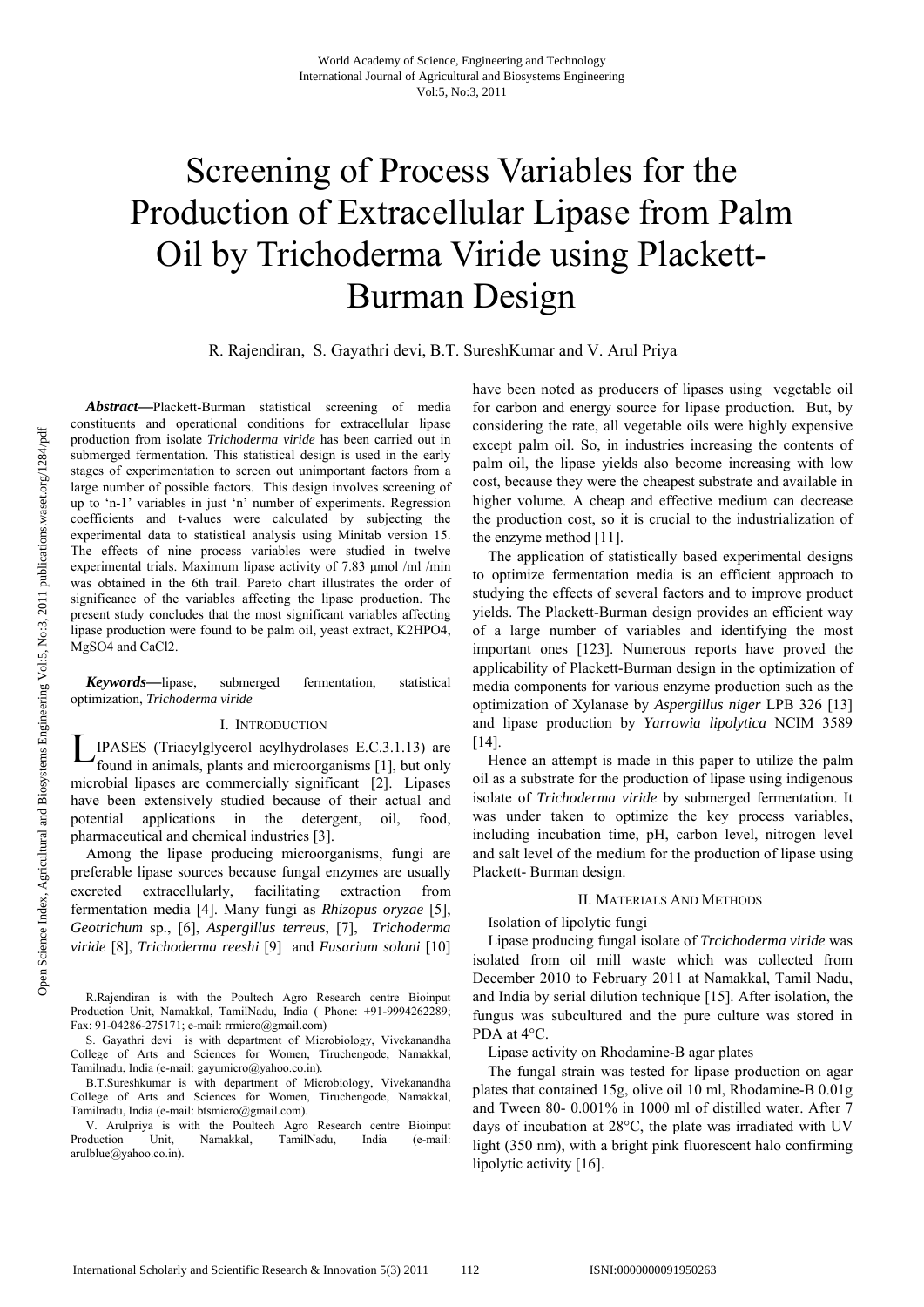#### *A.Development of Inoculums*

The culture was grown on Potato Dextrose Agar (PDA) plates for 5 days, which were wetted by adding 10 ml of sterilized distilled water. With the help of inoculating needle, conidia were scratched and the tubes were shaken vigorously to break the clumps of conidia and to obtain homogeneous suspension. Conidial suspension was used as inoculums and the number of spores was counted in a neubauer hemocytometer and the concentration of the spores was adjusted to  $1 \times 10^9$  with sterile distilled water.

## *B.Lipase production*

Medium optimization for maximum lipase production was done in the basal liquid medium (Table 1 and 2). The nutritional components and operating conditions such as palm oil, Yeast extract, KH<sub>2</sub>PO<sub>4</sub>, K<sub>2</sub>HPO<sub>4</sub>, MgSO<sub>4</sub>, CaCl<sub>2</sub>, NaNO<sub>3</sub>, pH and incubation periods were varied according to the statistical designs and the optimum components were incorporated in the basal medium. Erlenmeyer flask with 100 ml liquid medium was inoculated with 2 ml spore suspension and incubated at 30±2°C and 120 rpm. After the fermentation periods, the culture filtrate was collected aseptically by passing through Whatman No. 1 filter paper and filtrate was assayed for lipase productivity.

## *C.Assay for lipase activity*

Lipase activity was determined in an emulsifier free system using olive oil as substrate [17]. Reactions were carried out in 100 ml conical flasks at 40°C by immersion in a water bath. The reaction mixture, consisting of 2 ml of 0.1 M potassium phosphate buffer, pH 7.0, 1 ml of olive oil and 1 ml of culture supernatant was incubated at 40°C for 30 min. The enzyme reaction was terminated by the addition of 5 ml of 96% ethanol and followed by titration with 0.01 N NaOH solution using phenolphthalein as the indicator. One unit of lipase activity was defined as the amount, which liberated 1 μmol of fatty acid per min at 40ºC.

# D,*Plackett-Burman design*

The Plackett–Burman statistical experimental design is used for experiments confronted with two-factor interaction. This is a very economical design with the run number a multiple of four and comprises of two level screening designs. This design is extremely useful in finding importance of the factors affecting the production of the enzyme. PB design mathematically computes the significance of a large number of factors in one experiment, which is time saving and gives the effect of change in more than one factors in single experiment [18]. To evaluate the effect of 9 factors of medium components and operating conditions on lipase activity PB factorial design in 12 experimental run was carried out. Nine assigned variables and two unassigned variables (commonly referred as dummy variables) were screened in PB design of 12 experiments. Dummy variable are used to estimate experimental errors in data analysis [19]. Nine factors consisting of medium components and operating conditions prepared at two levels –1 for low level and +1 for high level. The factors (in g or ml /1000ml) such as palm oil, yeast

extract,  $KH_2PO_4$ ,  $K_2HPO_4$ ,  $MgSO_4$ .7H<sub>2</sub>O, CaCl<sub>2</sub>, NaNO<sub>3</sub>, pH and Incubation periods and 2 unassigned variables at same level were studied. Each variable is represented at two levels, high and low denoted by  $(+1)$  and  $(-1)$  respectively (Table 1).

TABLE I ACTUAL VALUES OF THE PROCESS VARIABLES FOR 1000ML OF MEDIUM

| <b>IVILDIUIVI</b>                          |            |            |  |  |  |  |  |
|--------------------------------------------|------------|------------|--|--|--|--|--|
| Process variables                          | Low levels | High Level |  |  |  |  |  |
|                                            | $(-1)$     | $(+1)$     |  |  |  |  |  |
| Palm oil (ml)                              |            | 20         |  |  |  |  |  |
| Yeast extract $(g)$                        | 15         | 40         |  |  |  |  |  |
| $KH_2PO_4(g)$                              | 0.5        | 3.0        |  |  |  |  |  |
| $K_2HPO_4(g)$                              | 0.5        | 3.0        |  |  |  |  |  |
| $\overline{\text{M}}$ gSO <sub>4</sub> (g) | 0.1        | 0.5        |  |  |  |  |  |
| CaCl <sub>2</sub> (g)                      | 0.1        | 0.5        |  |  |  |  |  |
| NaNO <sub>3</sub> (g)                      |            | 5          |  |  |  |  |  |
| nН                                         |            | 8          |  |  |  |  |  |
| Incubation<br>periods                      |            |            |  |  |  |  |  |

## Statistical analysis

The statistical software package Minitab version 15 (Minitab Ltd., Coventry CV3 2TE, UK) was used for analyzing the experimental data. Table 2 shows the factors considered for investigation and the PB design for 12 experimental run and the experimental lipase activity. PB experimental design is based on the first order model as given in equation 1.

$$
Y = \beta_0 + \sum \beta_i x_i \tag{1}
$$

Where, Y is the response (enzyme activity),  $\beta_0$  is the model intercept, i is variable number,  $\beta_i$  is variable estimates and  $X_i$ are independent variables. This model describes no interaction among the factors that influence lipase production and enzyme activity. All experiments were carried out in duplicate and the averages of lipase activity were taken as responses. The variables whose confidence levels were higher than 90 % were considered that significantly influences the lipase activity.

#### III. RESULTS AND DISCUSSION

*Trichoderma viride* isolated and identified based on macroscopic and microscopic observation with descriptions and illustrations in mycological literature of Domsch et al. [20] and it showed a zone of fluorescence which indicated lipolytic activity using Rhodamine B method [16]. The data on enzyme activity in table 2 was subjected to multiple linear regression analysis to estimate t-value, p-value and confidence level of each component. The results (Table 2) indicated that there was a variation of lipase production in the twelve trials in the range from 5.67 to 7.83 μmol /ml /min. These variations reflected the importance of medium optimization to obtain higher lipase yield. On analysis of regression coefficients and t-value of 9 factors such as palm oil, yeast extract,  $K_2HPO_4$ ,  $MgSO<sub>4</sub>$ .7H<sub>2</sub>O and CaCl<sub>2</sub> showed a positive effect on lipase production, all other factors shown a negative effect on lipase production. When the sign of the concentration effect of the tested variable was positive, the influence of the variable upon the lipase production was greater at a high concentration, and when it was negative, the influence of the variable was greater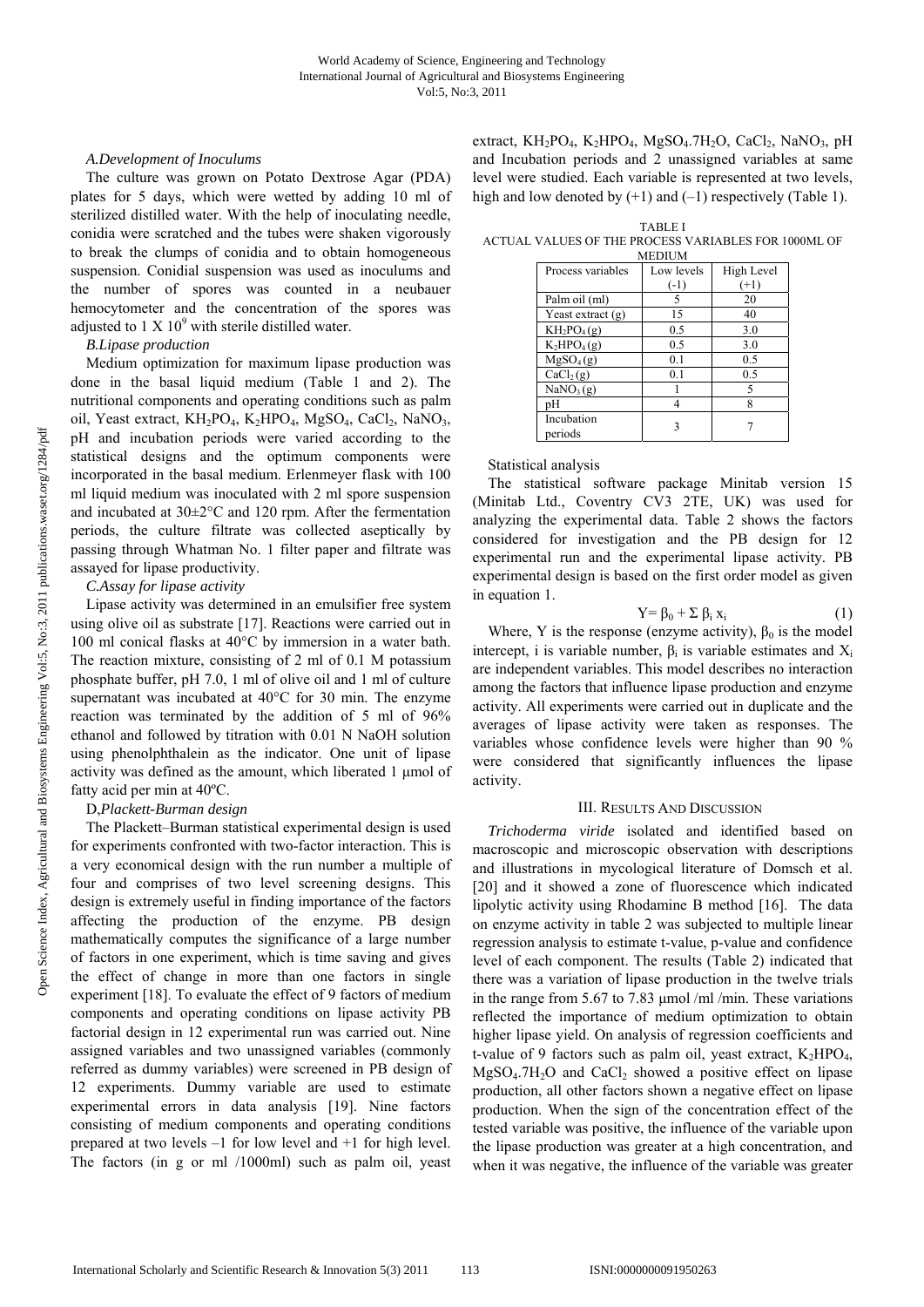#### World Academy of Science, Engineering and Technology International Journal of Agricultural and Biosystems Engineering Vol:5, No:3, 2011

TABLE II PLACKETT-BURMAN DESIGN OF 12 RUNS FOR 11 VARIABLES ALONG WITH OBSERVED CONCENTRATION OF LIPASE PRODUCTION IN FERMENTATION BROTH

| Run<br>No. | Palm<br>oil                                                                                                          | Yeast<br>extract | $KH_2PO_4$ | $K_2HPO_4$ | MgSO <sub>4</sub> | CaCl <sub>2</sub> | NaNO <sub>3</sub> | pH   | CONCENTRATION OF EILINGE INODUCTION INTERMENTATION DROTH<br>Incubation<br>periods | DV-  | DV-<br>2 | Experimental<br>Lipase<br>activity<br>$\mu$ mol/ml<br>/min) | Predicted<br>Lipase<br>activity<br>$\mu$ mol/ml<br>/min) |
|------------|----------------------------------------------------------------------------------------------------------------------|------------------|------------|------------|-------------------|-------------------|-------------------|------|-----------------------------------------------------------------------------------|------|----------|-------------------------------------------------------------|----------------------------------------------------------|
|            | $+1$                                                                                                                 | $-1$             | $+1$       | -1         | -1                | -1                | $+1$              | $+1$ | $+1$                                                                              | $-1$ | $+1$     | 5.67                                                        | 5.558                                                    |
| 2          | $+1$                                                                                                                 | $+1$             | $-1$       | $+1$       | -1                | -1                | $-1$              | $+1$ | $+1$                                                                              | $+1$ | -1       | 6.50                                                        | 6.612                                                    |
| 3          | $-1$                                                                                                                 | $+1$             | $+1$       | -1         |                   | -1                | $-1$              | -1   | $+1$                                                                              | $+1$ | $+1$     | 5.83                                                        | 5.863                                                    |
| 4          | $+1$                                                                                                                 | $-1$             | $+1$       | $+1$       | -1                | $+1$              | $-1$              | $-1$ | -1                                                                                | $+1$ | $+1$     | 7.30                                                        | 7.333                                                    |
| 5          | $+1$                                                                                                                 | $+1$             | $-1$       | $+1$       | $+1$              | -1                | $+1$              | $-1$ | -1                                                                                | $-1$ | $+1$     | 7.67                                                        | 7.558                                                    |
| 6          | $+1$                                                                                                                 | $+1$             | $+1$       | $-1$       | $+1$              | $+1$              | $-1$              | $+1$ | $-1$                                                                              | $-1$ | $-1$     | 7.83                                                        | 7.797                                                    |
|            | $-1$                                                                                                                 | $+1$             | $+1$       | $+1$       | $-1$              | $+1$              | $+1$              | $-1$ | $+1$                                                                              | $-1$ | -1       | 6.17                                                        | 6.137                                                    |
| 8          | $-1$                                                                                                                 | $-1$             | $+1$       | $+1$       | $+1$              | $-1$              | $+1$              | $+1$ | $-1$                                                                              | $+1$ | -1       | 5.67                                                        | 5.782                                                    |
| 9          | $-1$                                                                                                                 | $-1$             | $-1$       | $+1$       | $+1$              | $+1$              | $-1$              | $+1$ | $+1$                                                                              | $-1$ | $+1$     | 6.33                                                        | 6.218                                                    |
| 10         | $+1$                                                                                                                 | $-1$             | $-1$       | $-1$       | $+1$              | $+1$              | $+1$              | -1   | $+1$                                                                              | $+1$ | $-1$     | 6.83                                                        | 6.942                                                    |
| 11         | $-1$                                                                                                                 | $+1$             | $-1$       | -1         | -1                | $+1$              | $+1$              | $+1$ | -1                                                                                | $+1$ | $+1$     | 6.67                                                        | 6.703                                                    |
| 12         | $-1$                                                                                                                 | $-1$             | $-1$       | -1         | -1                | - 1               | $-1$              | $-1$ | $\overline{\phantom{a}}$                                                          | $-1$ | - 1      | 6.00                                                        | 5.967                                                    |
|            | Sign '+1' is for high concentration of variables and '-1' is for low concentration of variables; DV- Dummy variables |                  |            |            |                   |                   |                   |      |                                                                                   |      |          |                                                             |                                                          |

#### TABLE III

STATISTICAL ANALYSIS OF PLACKETT-BURMAN DESIGN ON LIPASE ACTIVITY BY *Trichoderma viride*

| Variable/                                       | Main      | Coefficients | <b>SE</b> Coefficients | t-value | p- value | Confidence |  |  |
|-------------------------------------------------|-----------|--------------|------------------------|---------|----------|------------|--|--|
| Term                                            | Effect    |              |                        |         |          | level $\%$ |  |  |
| Constant                                        |           | 6.5392       | 0.05827                | 112.23  | 0.000    | 100        |  |  |
| Palm oil                                        | 0.8550    | 0.4275       | 0.05827                | 7.34    | $0.018*$ | 98.2       |  |  |
| <b>Yeast Extract</b>                            | 0.4783    | 0.2392       | 0.05827                | 4.10    | $0.055*$ | 94.5       |  |  |
| $KH_2PO_4$                                      | $-0.2550$ | $-0.1275$    | 0.05827                | $-2.19$ | 0.160    | 84         |  |  |
| $K_2HPO_4$                                      | 0.1350    | 0.0675       | 0.05827                | 1.16    | 0.366    | 63.4       |  |  |
| MgSO <sub>4</sub>                               | 0.3083    | 0.1542       | 0.05827                | 2.65    | 0.118    | 88.2       |  |  |
| CaCl <sub>2</sub>                               | 0.6317    | 0.3158       | 0.05827                | 5.42    | $0.032*$ | 96.8       |  |  |
| NaNO <sub>3</sub>                               | $-0.1850$ | $-0.0925$    | 0.05827                | $-1.59$ | 0.253    | 74.7       |  |  |
| pH                                              | $-0.1883$ | $-0.0942$    | 0.05827                | $-1.62$ | 0.247    | 75.3       |  |  |
| Incubation<br>Period                            | $-0.6350$ | $-0.3175$    | 0.05827                | $-5.45$ | $0.032*$ | 96.8       |  |  |
| $D_{0}$ $C_{0}$ = 08.67% D $C_{0}(dd)$ = 02.67% |           |              |                        |         |          |            |  |  |

 $R-Sq = 98.67\%, R-Sq(adj) = 92.67\%$ 

SE- Standard error; t – student's test; p – corresponding level of significance; \* Significant.

at a low concentration [21].

In the present work, variables with confidence levels greater than 90% were considered as significant. Palm oil, incubation period, CaCl<sub>2</sub> and yeast extract were found to be highly significant factor for lipase production (Table 3). Palm oil and yeast extract acted as carbon source and nitrogen source respectively for lipase enzyme production was reported by Treichel et al. [22]. The low incubation periods in this experiment model coincide with the data presented for Nadia et al. [23] in which the maximum lipase production was observed at 3 days of incubation periods after that it was reduced. This may be attributed to the fact that submerged technique allowed better emulsification of the lipids and also good aeration. The enzyme production was moderately enhanced in the presence of  $Ca^{2+}$  which is important in maintaining cell wall rigidity, stabilizing oligomeric proteins and covalently bounding protein peptidoglycan complexes in the outer membrane [24]. The model in equation 2 gives the effect of significant and most important variables on lipase activity.

$$
Y=6.5392+0.4275*Plan oil + 0.2392*Yeast extract-
$$

$$
0.1275 * KH2PO4...... \t(2)
$$

 The goodness of fit model was checked by the determination of coefficient  $(R^2)$  which indicated that the

TABLE IV ANALYSIS OF VARIANCE (ANOVA) FOR LINEAR MODEL ON EFFECT OF INDEPENDENT VARIABLES ON LIPASE PRODUCTION

| Source   | DF             | SS      | ASS     | <b>MSS</b> | F     | P    |
|----------|----------------|---------|---------|------------|-------|------|
| Main     |                |         |         |            |       | 0.05 |
| Effects  | 9              | 6.03021 | 6.03021 | 0.67002    | 16.45 |      |
| Residual |                |         |         |            |       |      |
| Error    | $\overline{c}$ | 0.08148 | 0.08148 | 0.04074    |       |      |
| Total    | 11             | 6.11169 |         |            |       |      |

DF- Degree of freedom; SS- Sum of squares; ASS- Adjusted sum of squares; MSS- Mean sum of squares; F – Fishers's function; p – Corresponding level of significance

model could explain up to 98.67% variation of the data.

Table 4 shows the Analysis of Variance (ANOVA) for linear model on effect of independent variables on lipase production. A similar result was obtained by Baskar and Renganathan [25] in the optimization of L-asparaginase by *Aspergillus terreus* MTCC 1782.

Hymavathi et al. [26] reported that the Pareto chart of effects was plotted for identifying the factors that are important for enzyme production and shows the factors main effect estimates on the horizontal axis. The selected factors main effects are rank ordered according to their significance. The chart also shows a vertical line indicating statistical